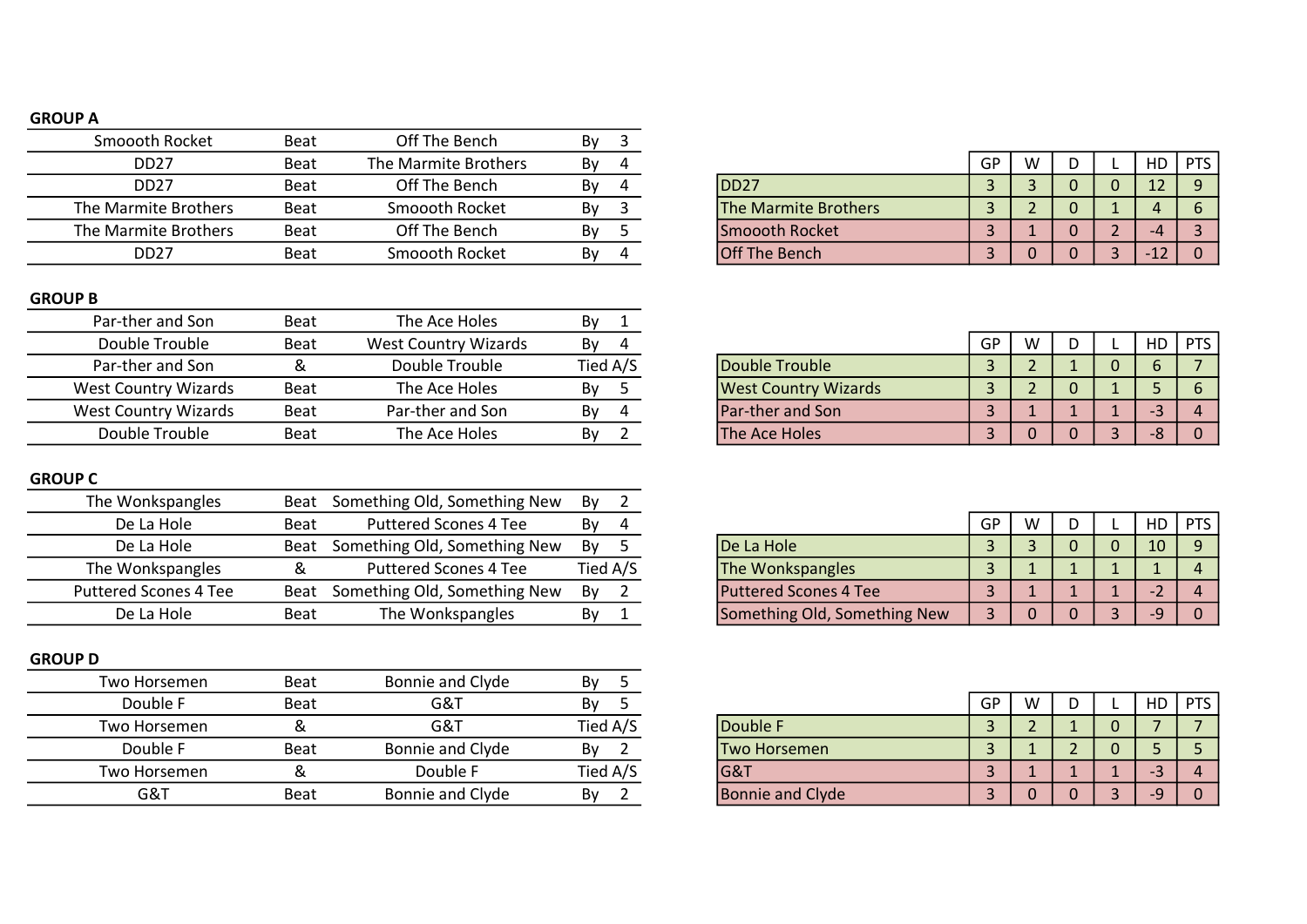|           |                              | Win by         |                   |                            |
|-----------|------------------------------|----------------|-------------------|----------------------------|
| Qfinal    | <b>DD27</b>                  | 5.             | Sfinal            | <b>DD27</b>                |
| Game1     | The Wonkspangles             |                | Game1             | Two Horsemen               |
|           |                              |                |                   |                            |
| Qfinal    | Double Trouble               |                | Sfinal            | De La Hole                 |
| Game2     | Two Horsemen                 | $\mathbf{1}$   | Game2             | Double F                   |
|           |                              |                |                   |                            |
| QFinalGam | De La Hole                   | $\mathbf{1}$   | 5-8 Game1         | The Wonkspangle:           |
| e3        | <b>West Country Wizards</b>  |                |                   | Double Trouble             |
|           |                              |                |                   |                            |
| Qfinal    | Double F                     | $\mathbf{1}$   | 5-8 Game1         | <b>West Country Wizar</b>  |
| Game4     | <b>The Marmite Brothers</b>  |                |                   | The Marmite Brothe         |
|           |                              |                |                   |                            |
| $9 - 16$  | Smoooth Rocket               | 3              | $9 - 12$          | Smoooth Rocket             |
| Game1     | Something Old, Something New |                | Game1             | Par-ther and Son           |
|           |                              |                |                   |                            |
| $9 - 16$  | Par-ther and Son             | $\mathbf{1}$   | $9 - 12$          | <b>Puttered Scones 4 T</b> |
| Game2     | Bonnie and Clyde             |                | Game <sub>2</sub> | Off The Bench              |
|           |                              |                |                   |                            |
| $9 - 16$  | <b>Puttered Scones 4 Tee</b> | $\overline{2}$ | 13-16             | Something Old, Somethii    |
| Game3     | The Ace Holes                |                | Game1             | <b>Bonnie and Clyde</b>    |
|           |                              |                |                   |                            |
| $9 - 16$  | G&T                          |                | 13-16             | The Ace Holes              |
| Game4     | Off The Bench                | 3              | Game2             | G&T                        |

|                              | Win by         |           |                              | Win by         |
|------------------------------|----------------|-----------|------------------------------|----------------|
| <b>DD27</b>                  | 5              | Sfinal    | <b>DD27</b>                  | 2              |
| The Wonkspangles             |                | Game1     | Two Horsemen                 |                |
|                              |                |           |                              |                |
| Double Trouble               |                | Sfinal    | De La Hole                   | 1              |
| Two Horsemen                 | 1              | Game2     | Double F                     |                |
|                              |                |           |                              |                |
| De La Hole                   | 1              | 5-8 Game1 | The Wonkspangles             | 1              |
| <b>West Country Wizards</b>  |                |           | Double Trouble               |                |
|                              |                |           |                              |                |
| Double F                     | 1              | 5-8 Game1 | <b>West Country Wizards</b>  |                |
| The Marmite Brothers         |                |           | The Marmite Brothers         | 3              |
|                              |                |           |                              |                |
| Smoooth Rocket               | 3              | $9 - 12$  | Smoooth Rocket               | 3              |
| ething Old, Something New    |                | Game1     | Par-ther and Son             |                |
|                              |                |           |                              |                |
| Par-ther and Son             | 1              | $9 - 12$  | <b>Puttered Scones 4 Tee</b> | 4              |
| Bonnie and Clyde             |                | Game2     | Off The Bench                |                |
|                              |                |           |                              |                |
| <b>Puttered Scones 4 Tee</b> | $\overline{2}$ | $13 - 16$ | Something Old, Something New |                |
| The Ace Holes                |                | Game1     | Bonnie and Clyde             | $\overline{2}$ |
|                              |                |           |                              |                |
| G&T                          |                | $13 - 16$ | The Ace Holes                |                |
| Off The Bench                | 3              | Game2     | G&T                          | Playoff (1)    |
|                              |                |           |                              |                |